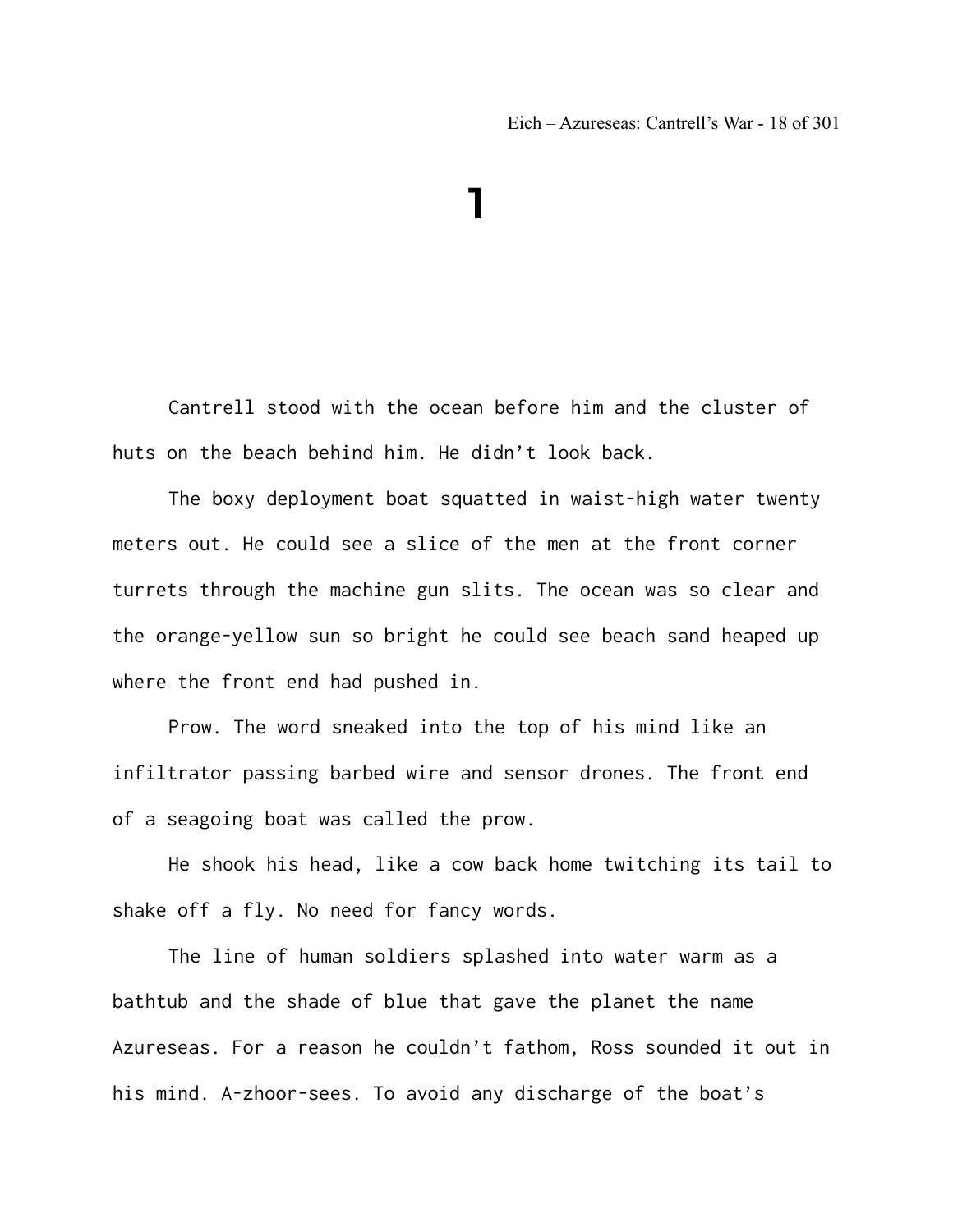Eich – Azureseas: Cantrell's War - 18 of 301

reactive armor, they followed a looping path to the boat's open ramp at the back. Cantrell sucked protein goo from the straw inside his helmet and trudged along. He got deeper and the water seemed to make his legs heavier inside the boots and the shin plates of his battle armor. Little blue crawly things burrowed away from his feet.

He tried not to step on them. They didn't threaten people so why not leave them alone?

He didn't look back at the cluster of huts. He didn't need to. From behind came the smells of fire and smoke. Just like being around the burn pile in a field just cleared of brush back home. There was another smell, like roasted meat, but different. Something fruity in its smell too, like a banana or that yellow thing like a banana his buddy Armando talked about from his homeworld. Plant- something?

This time, the defenses in Cantrell's brain kept the word from reaching him.

Whatever the word was, funny how a creature looking like a cross between a dinosaur and a six-legged chicken could smell like both meat and a piece of fruit.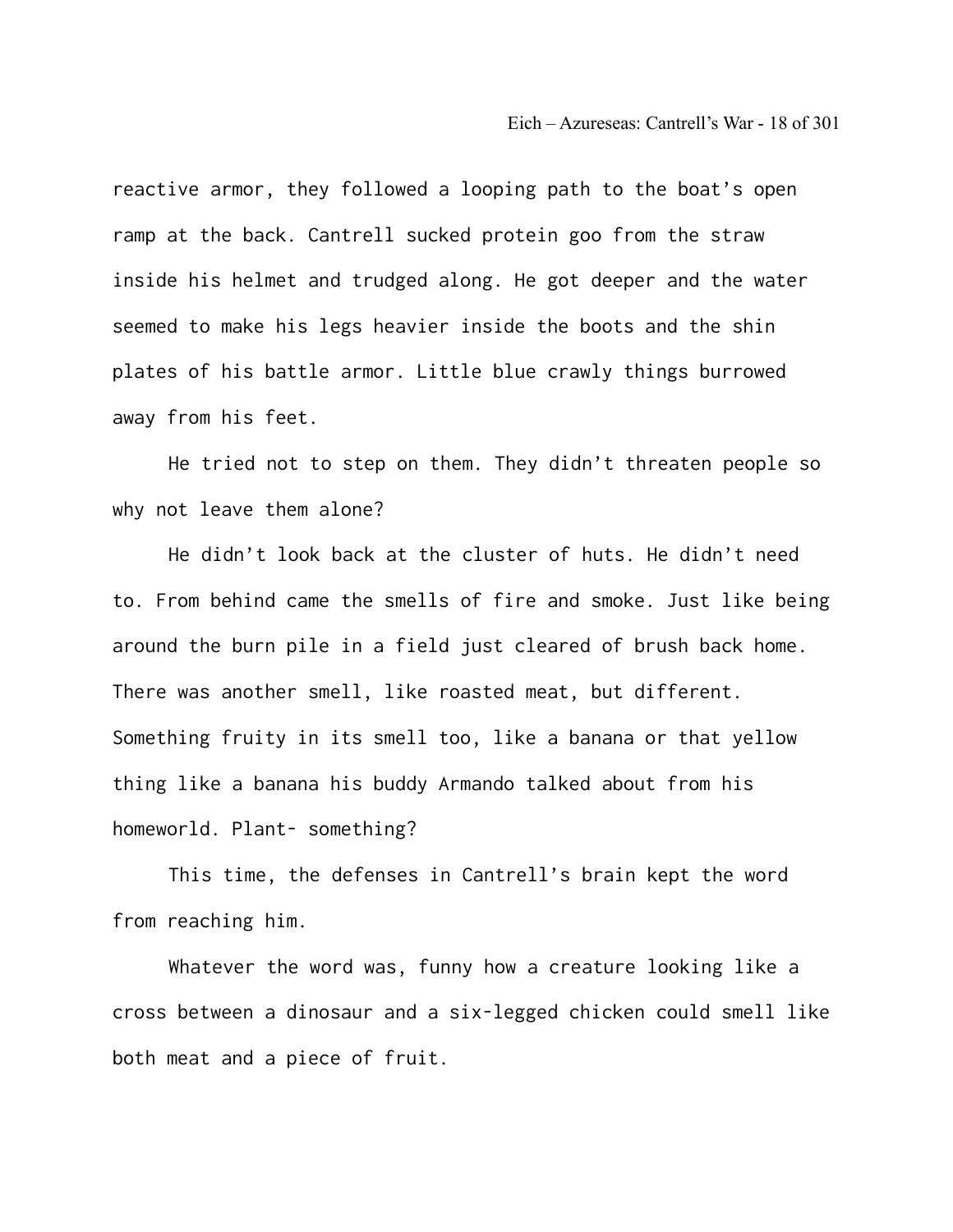Cantrell shrugged shoulders bearing his slung rifle and thirty-kilo pack. His platoon had been given its orders. The creatures in the village—

He blacked out for a second or two. His legs carried on without him, brought him another sloshy step toward the extraction boat. Fear followed for a moment, but just a moment. The civilian contractors at the island base told them blackouts were normal, a side effect of hypno training and the trauma care nanobots deployed in their bloodstreams. Nothing permanent. They'd go away after their tour of duty on Azureseas.

The creatures were a threat to human visitors to this planet. He'd been told that but couldn't remember where. They'd built the cluster of huts from palm-like fronds and bark by instinct. Like beavers and dams. Burning the huts and killing the creatures was pest control. Just like plinking tree cats threatening the chicken coop, back home.

And he'd get the same hug and kiss from Nanette when he got back.

And maybe this time, as a man and a soldier, she might give him a little more.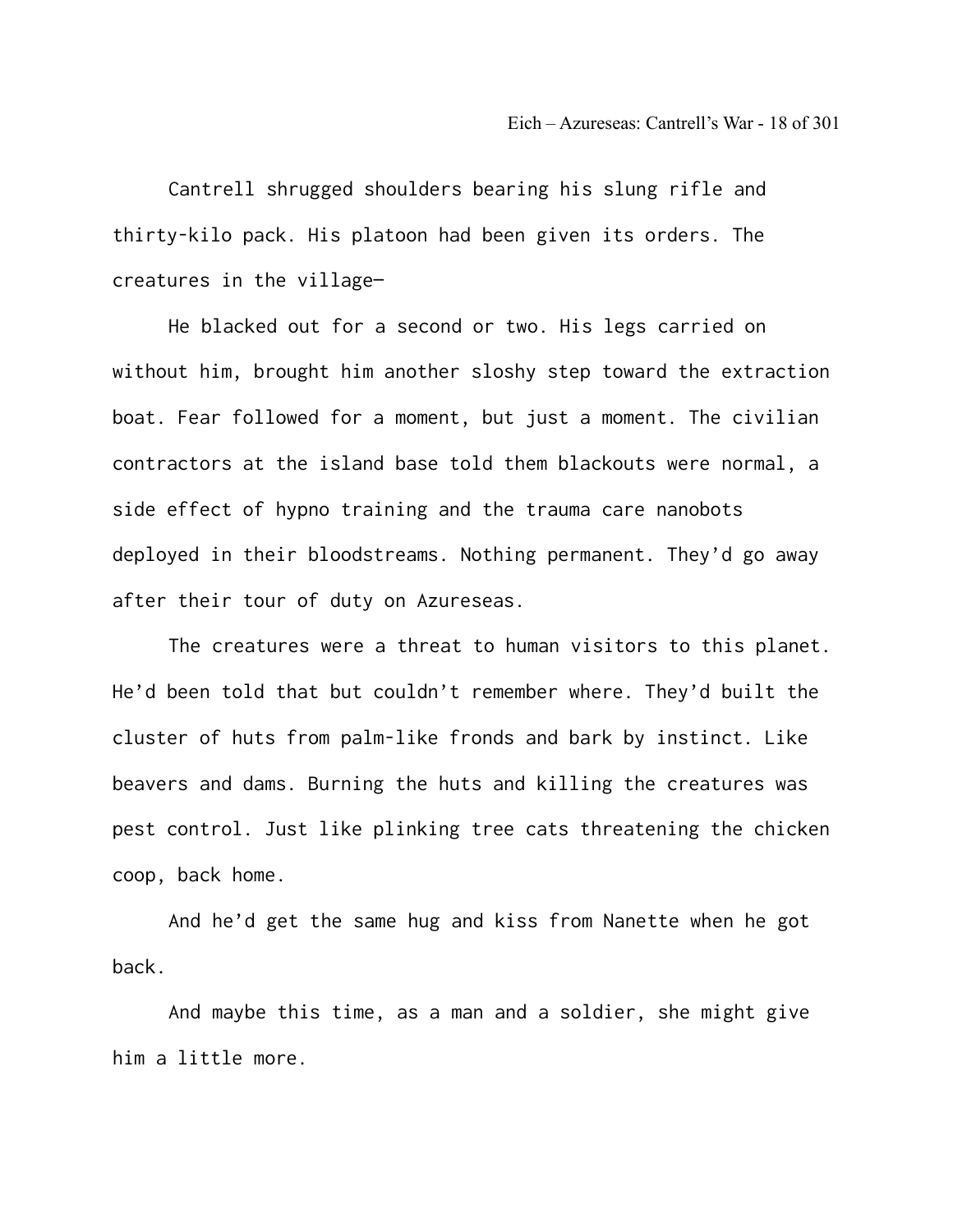But he wasn't home yet. He trudged on through the water. The boat's engines idled. The gunner at the front right corner kept his medium machine gun trained on the beach but turned most of his attention to the line of soldiers. A thumbs-up. Over the radio, he said, "Good hunting?"

A murmur of agreement and good cheer. "Tree cats," Cantrell said.

In front of Cantrell, Armando laughed. Ravi said all boastful, "No, more like neo—!"

An explosion on the shore. The gunner jerked his head up. All the soldiers in the water twisted around. Cantrell's rifle ended up in his hands without him noticing how.

No creature stirred on the low dunes fifty meters behind the beach. Flames still devoured what was left of the rounded huts. Now, where the biggest hut had stood in the middle of the cluster lay a hole clouded by a lot of white smoke. Little pieces of leaves and bark floated in the hot air of the fires. The smoke spread quickly, like a fog. It hid the sensor drones watching the perimeter. It reached over the beach and the shallow water.

Cantrell sniffed with his mouth open. His helmet allowed some of the smoky air in so the air must be free of toxins.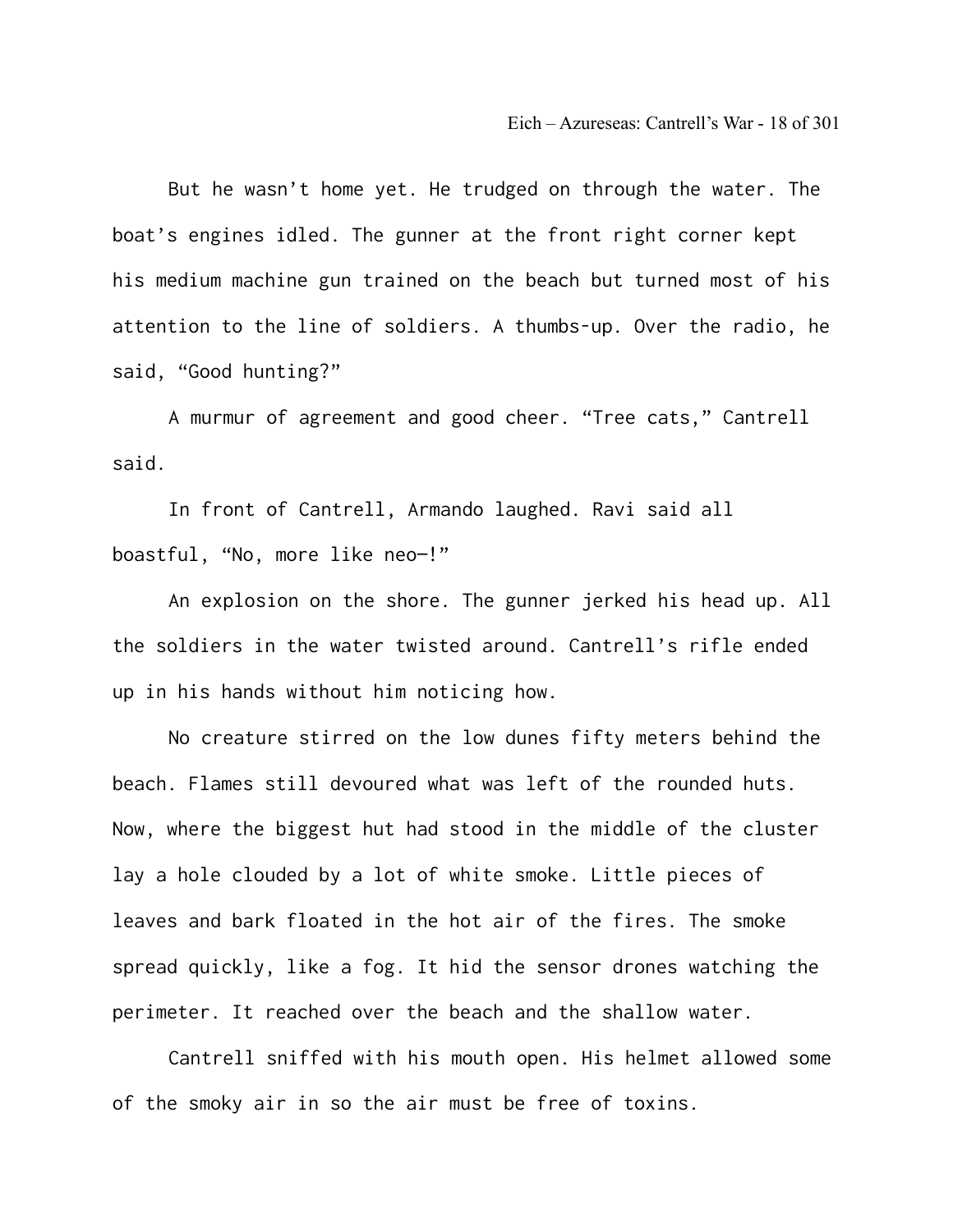He remembered his dad grilling hamburgers over charred wood. And for a moment he thought his suit's waste management system leaked, because he picked up the smells of rotten eggs and pee.

He relaxed. Amazing the six-legged dinosaur chickens could combine saltpeter, charcoal, and sulfur in the right proportions, by inst—

Another blackout. He couldn't tell how long, but short enough that nobody in line moved.

A voice as young as any soldier's spoke over the platoon's radio net. Lieutenant Liebrandt. "Sensors pick up evidence of an accidental explosion… of…. Proceed with remount."

The soldiers swung back to face the boat. Not in unison, because they weren't robots, they were free men. Cantrell turned only when the man in front of him took his next step toward the boat.

As he turned, a little piece of something drifted down, no longer held up by the cooler air near the boat. An air current made it hover for a moment about half a meter in front of his face.

Cantrell reached up and grabbed it and took a step toward the boat, all in one motion.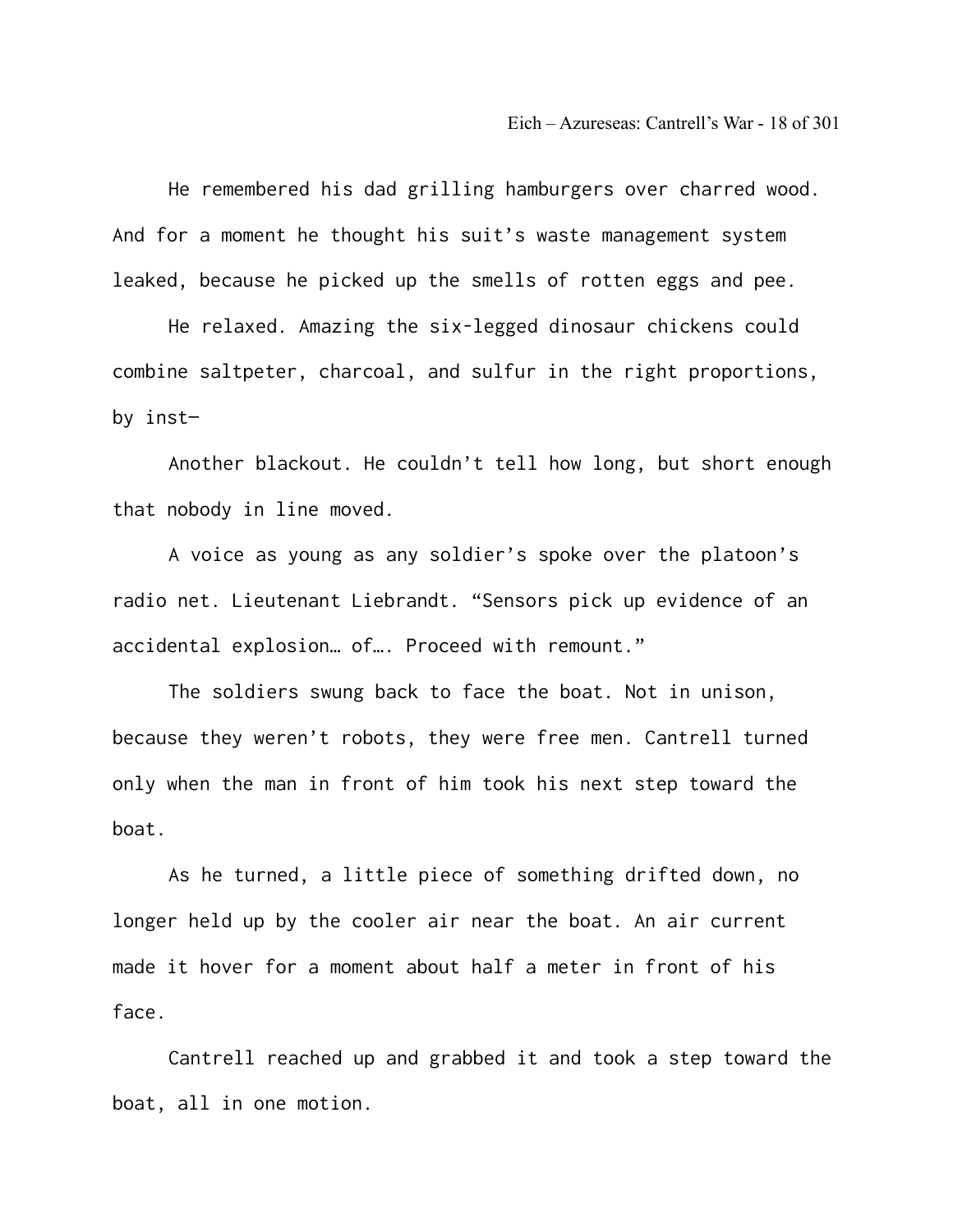He glanced at the thing in his palm.

A piece of bark. Dried and crinkly. Blackened edges where it had burned a little. Markings on it a darker shade of the yellow of the berries growing on their island base that gave men diarrhea if they broke standing orders and ate them.

He looked closer. The stroke of the markings reminded him of fingerpaintings made by his baby brother in kindergarten. But what was—

Cantrell saw it. The head and upper body of a dinosaur chicken. One front paw raised. Crude lines but he could see it. Wise eyes, like an old dog wanting to herd with its master once more. Face upturned. Long and pointy ears perked. It reached up for something. Not toward a thing. Toward….

God?

But he only held a picture of an animal. A picture made by instinct by another animal.

Animals couldn't know God—

Even after the next blackout ended, his thoughts stayed fuzzy. Getting too hot in his suit? He sipped water through the straw and told his battlesuit to run a self-check on its climate control system.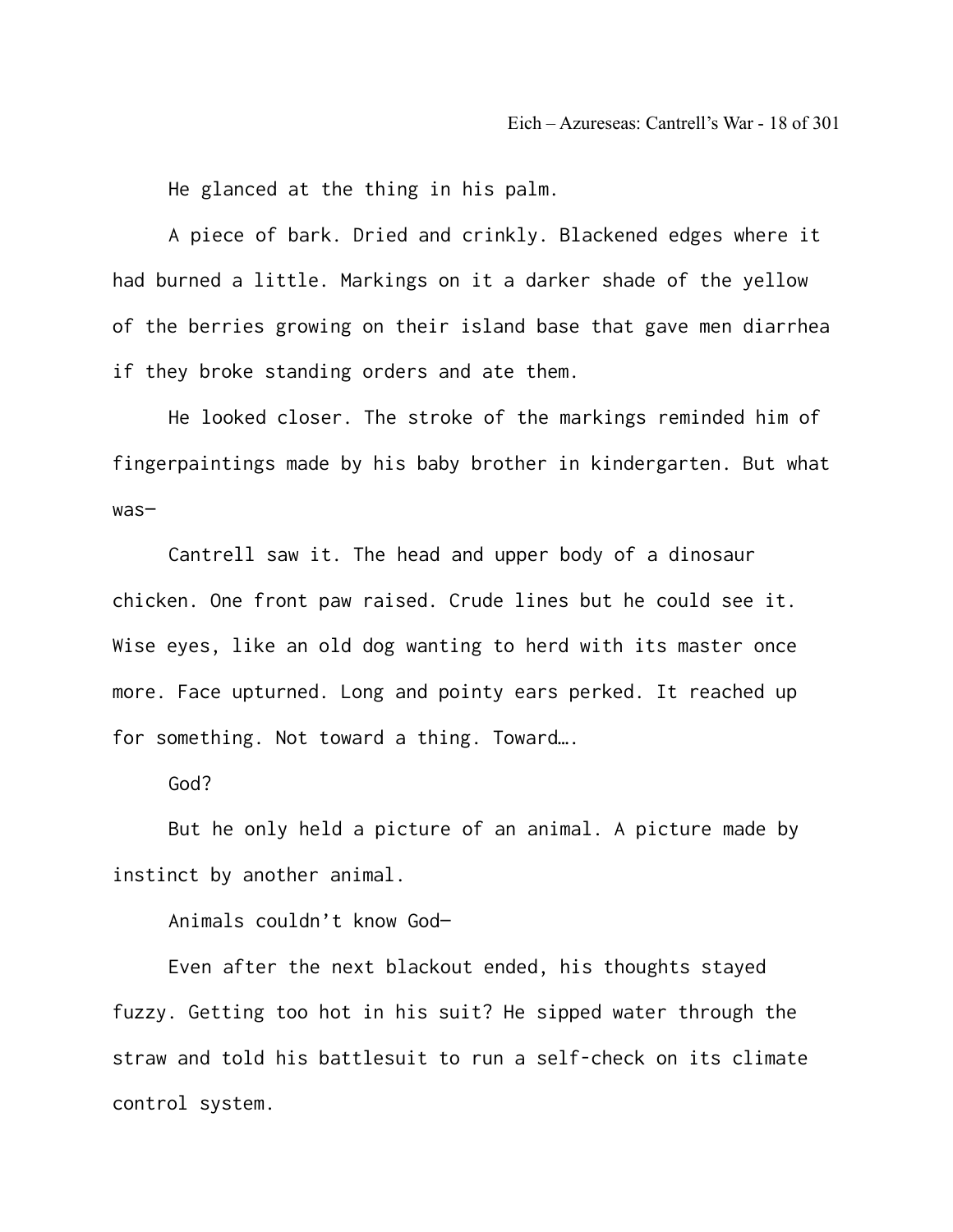Despite the blackout, his grip held tight on the piece of dried bark.

The line of soldiers passed the reactive armor's keep-out zone and turned to the boat's open ramp. Lieutenant Liebrandt and Sergeant Ronaldson stood on the three-meter slab of alloy, near the remount ladder flipped down and over the side. Incoming ripples of water pushed thin puddles onto the ramp and against the officer and NCO's boots. Sarge held in one thick gloved hand a can about the size of a thirty-round magazine with a funnel on top pointing sideways.

"Dammit." A muffled voice, not over the radio. From the second man in line ahead of Cantrell. The heads-up display in Cantrell's helmet labeled the squat figure with wide shoulders as Vasquez. Cruel and crude. Cantrell avoided him when he could.

Why did Vasquez swear?

Cantrell peered around Armando. Vasquez moved his left hand behind his back. He held something tapered. Fifteen centimeters long, streaked yellow and green, jagged on the wide edge. The jagged edge oozed red.

The animal life here used iron in its blood, just like Earth life.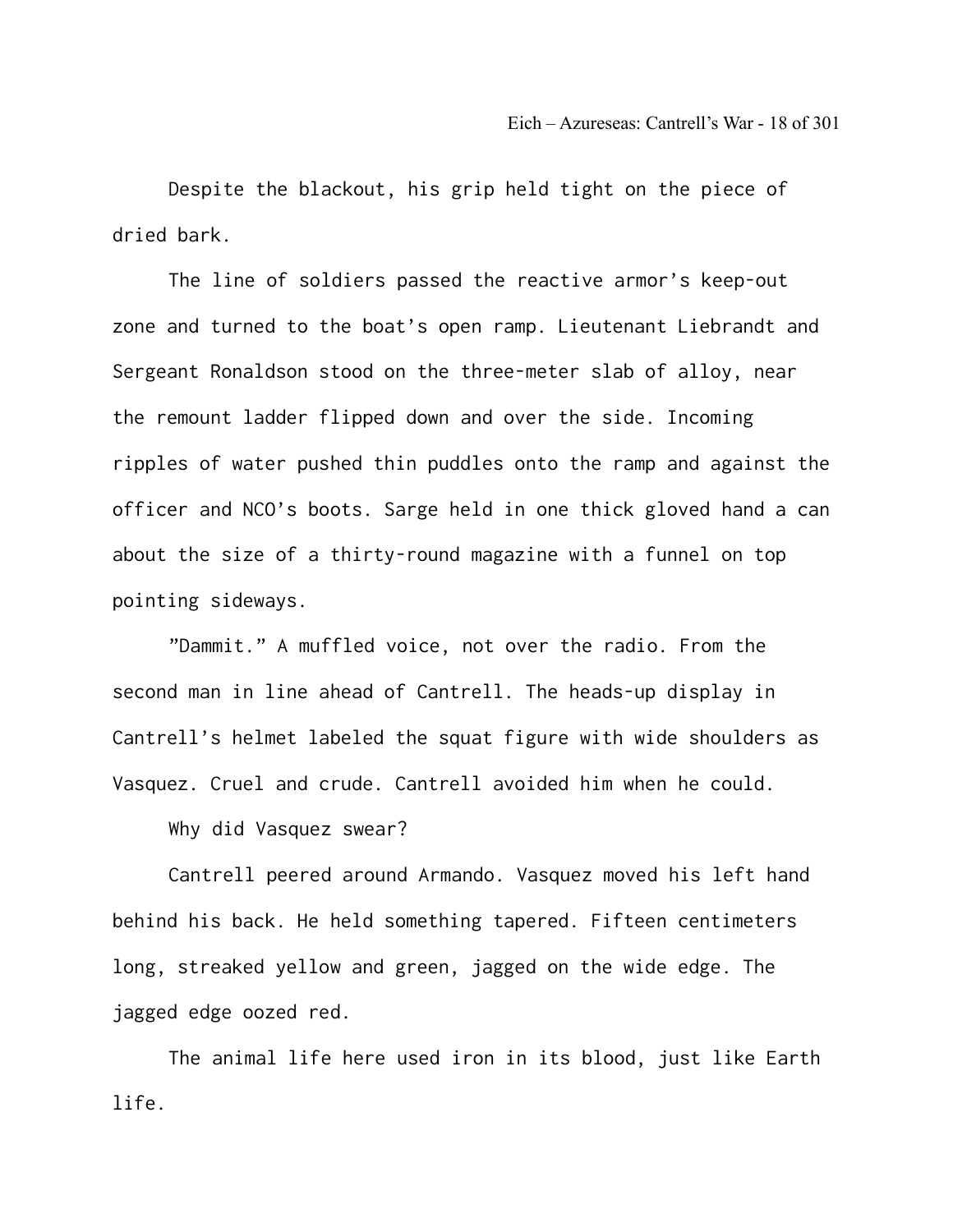Vasquez had taken a trophy. An ear of a dinosaur chicken. Against regs.

And wrong, too. A man may kill an animal when he has to, but he shouldn't gloat about it.

The line stopped at the foot of the ladder. The first soldier, Ravi, went up. Sarge moved the can with the funnel up and down. Liebrandt pulled back his shoulders in trying to strike an authoritative pose.

Sarge nodded and moved the funnel-can away. "Clear to remount," Liebrandt announced over the platoon network. Ravi went into the boat's shadowed hold.

The line moved slowly. Men up and down grumbled. Cantrell said nothing. Yes, his feet ached after hours of soldiering while humping a pack, but after discharge and return to New Ozark, there wouldn't be any white sand beaches, warm oceans, and salty air. Without thinking, he swayed side-to-side in rhythm with the gentle waves.

He glanced back at the shore. If you ignored the dwindling fires and stench from the huts, you could imagine a resort hotel or a leisure condo on the sand under the deep blue sky. Maybe he could take Nanette on vacation to a world like this, someday.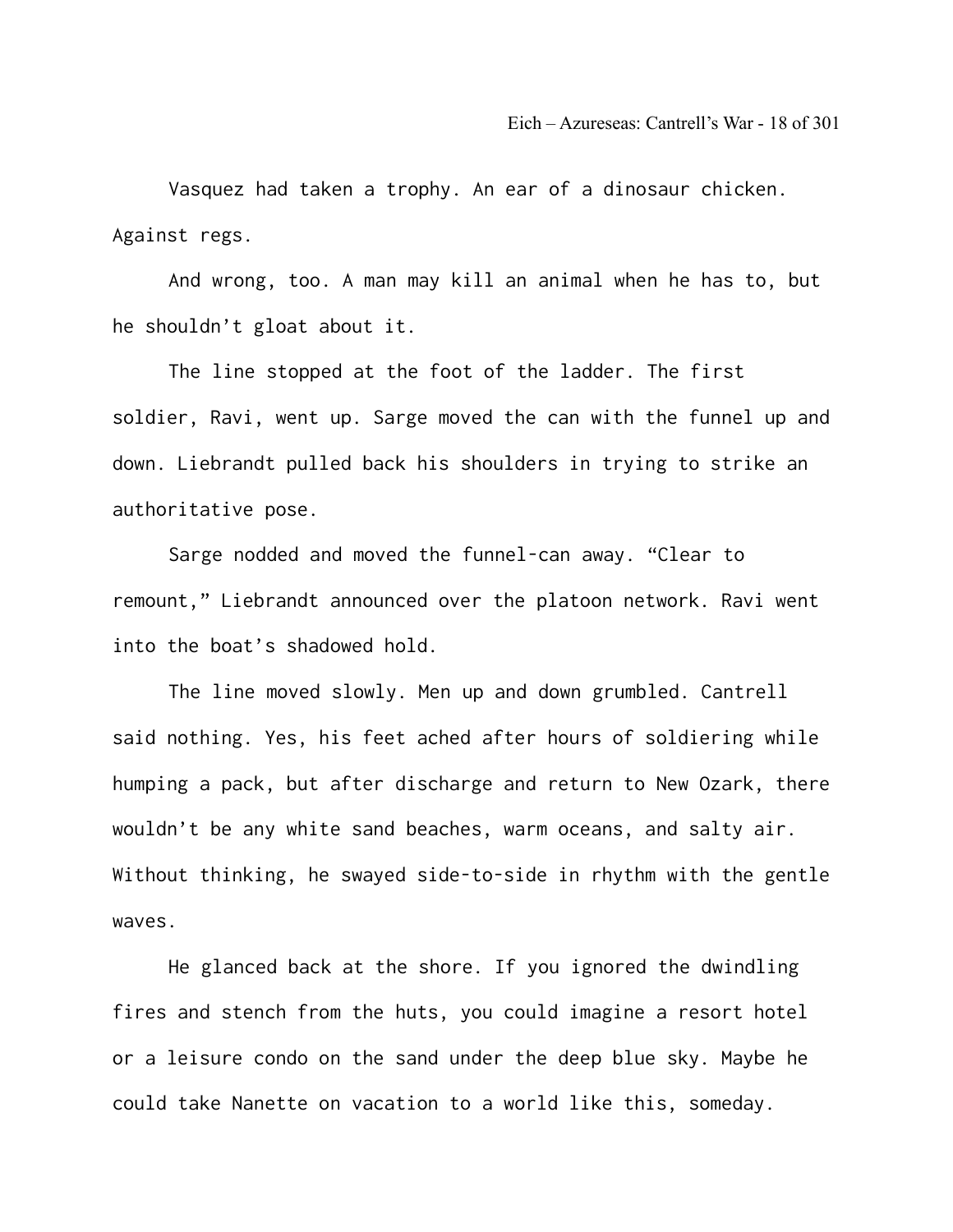Eich – Azureseas: Cantrell's War - 18 of 301

The line advanced. Only five men ahead of Cantrell now. In front of Armando, Vasquez groped with his right hand for a zipper on his pack. One of the small pockets near the bottom. Vasquez yanked the zipper and shoved the dinosaur chicken's ear into the pocket.

Cantrell's stomach soured. The piece of bark in his hand. Was it a trophy too? No, but….

He stayed aware, but his mind seized up, like gears of an unoiled machine.

Throw it away—

 $-I$  got a pocket too-

Though he wobbled, light-headed, Cantrell's free hand mirrored Vasquez' actions. Zip open. Shove in the piece of bark. Zip closed.

He hunched forward and sucked tepid water and protein goo around hard breaths.

"C'mon up, Vasquez," Sarge said.

The ladder clanged under the soldier's boots. Vasquez waited on the open ramp with a who-me-officer? pose.

Sarge pressed a button on the funnel-can. A fan whirred, barely audible to Cantrell. Sarge moved the funnel-can around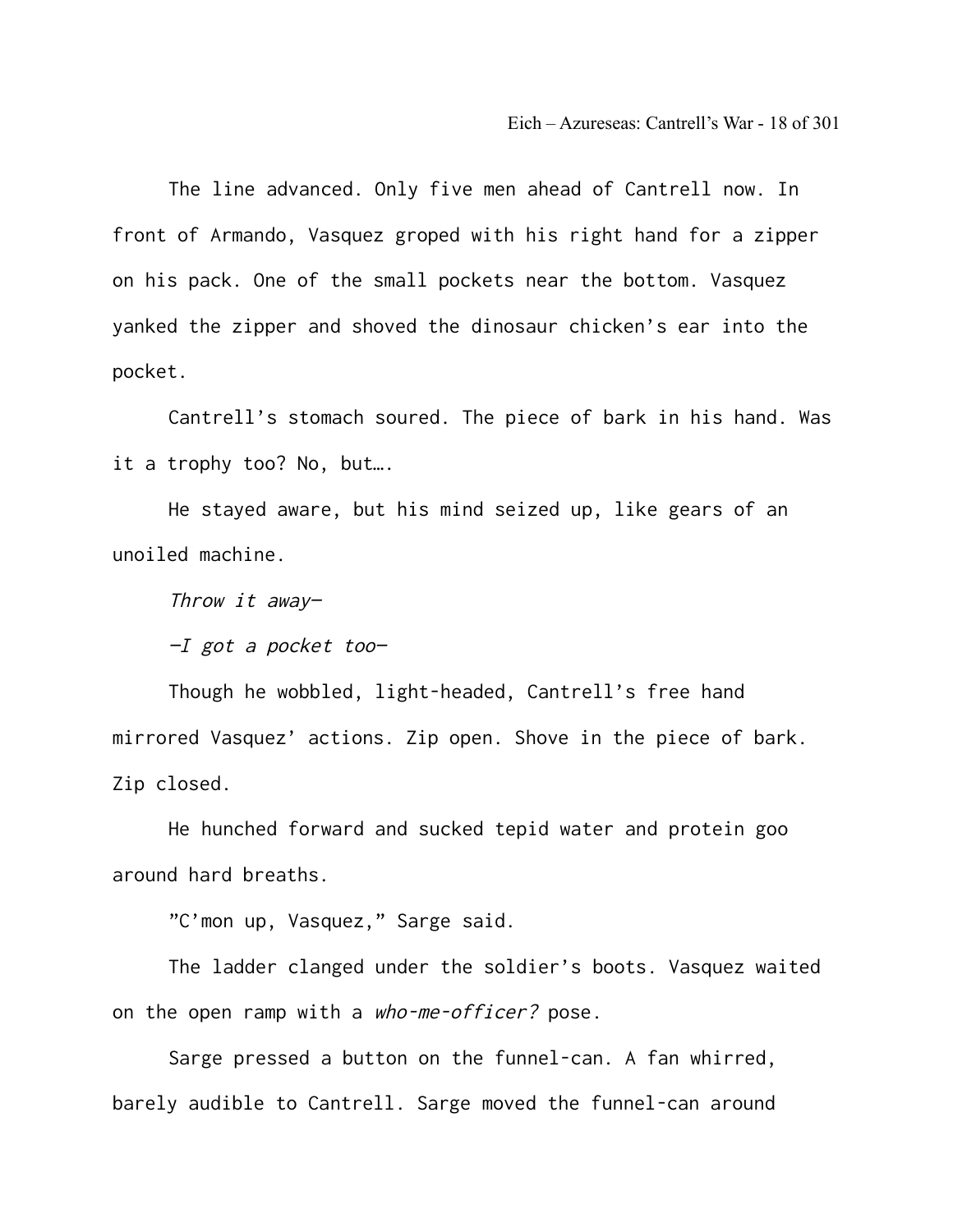Vasquez. He stopped when the funnel faced the zipped-up pocket hiding the dinosaur chicken's ear. The sniffer beeped, loud enough for Cantrell to hear over the slosh of water and the crackle of the dwindling fires on the shore.

"What's that?" Vasquez asked like he didn't know.

Lt. Liebrandt puffed up his voice. "The sniffer detects circulatory fluid of an indigenous life form in your pack."

"I don't know what all those big words mean," Vasquez said in accented Standard. He had to be grinning inside his helmet.

Sarge loomed closer to Vasquez. "Play dumb with me and you will regret it. Toss out the trophy," Sarge said. "And God help you it better be only an ear."

Vasquez stood taller for a moment, until his shoulders hunched and his hands groped for the zipper pocket. He showed the dinosaur chicken ear to Sarge. "You mean this? I didn't know there was a reg against it."

Sarge's voice grew deeper. "Toss. It."

Vasquez shrugged. He flicked his wrist and the ear went spinning into deeper water behind the boat. Maybe some little blue crawly things would lay eggs on it.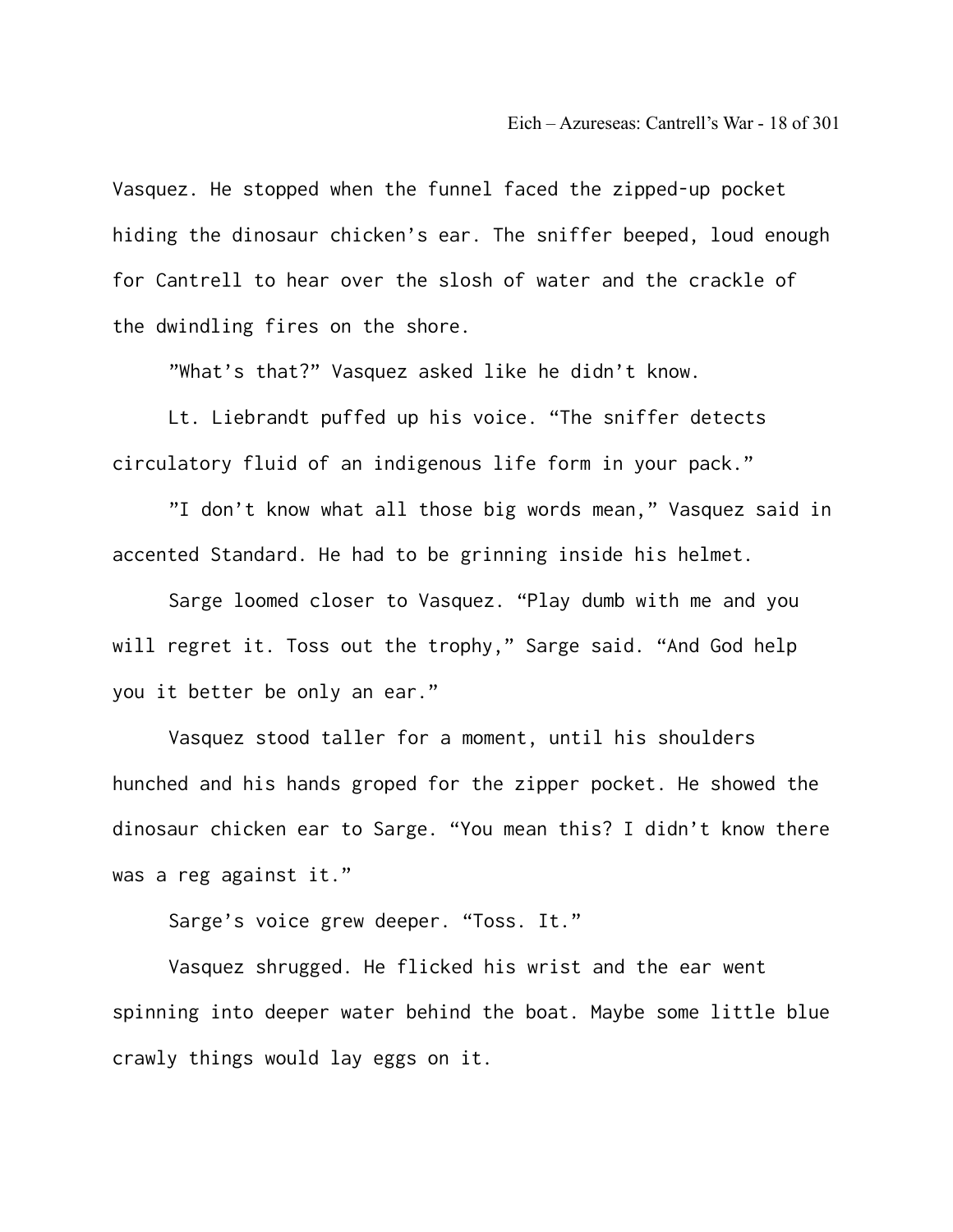Vasquez made his way to a seat inside the boat. Armando went up next. The sniffer found Armando was clean. Of course it would. He's a good soldier.

One gloved hand on the ladder's railing, Cantrell hesitated. The piece of bark seemed to weigh down his pack.

Are **you** a good soldier?

His sweat suddenly sour in his nostrils, Cantrell trudged up the ladder. Sarge worked the sniffer around. The funnel paused near the pocket… and moved on.

"Clean," Sarge said.

Lt. Liebrandt transmitted an interior view of his helmet to the augmented reality rig in Cantrell's suit. Cantrell could see the officer's face, smooth but for a mole on his jawline near his chin. "Good job today, soldier," the lieutenant said.

"Thank you, sir," said Cantrell, certain his guilt came through in his tone.

But apparently it didn't. The augmented reality view of Lt. Liebrandt's face vanished. The lieutenant turned his head to the man at the base of the ladder and said, "Next."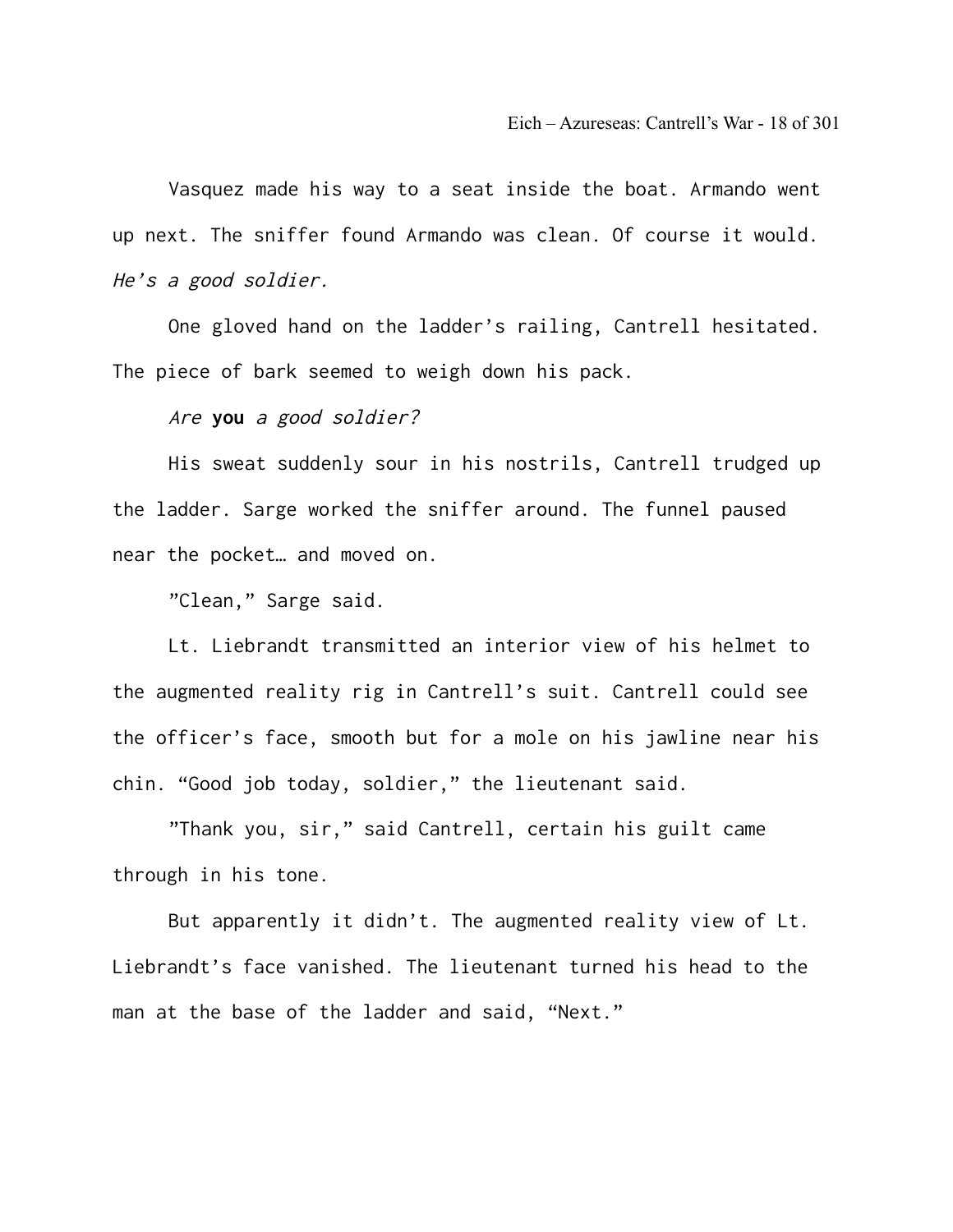Cantrell trudged into the boat. Two aisles of seats, like the departure lounge at the space elevator station on New Ozark. But less comfortable.

He mounted his rifle in the storage locker, then found a seat next to Armando and slipped off his pack. The piece of bark in its pocket seemed to double the pack's weight. The pack raced down his shoulders and thudded on the deck.

He slumped into his seat and pulled the pack under. Clearing the aisle. Really, hiding the piece of bark.

Armando lolled his head back, not wanting to talk. Gratitude trickled through Cantrell. He didn't want to talk either.

Cantrell frowned. A thought lumbered through a mental fog. What's the big deal about a piece of bark? Is there something on it?

Another lumbering thought. Of course not… but hide it anyway.

He pushed up the visor on his helmet and stared at the far bulkhead. Two hours, forty klicks, across the deep blue sea back to the island base. Most men dozed. A few talked in low and tired tones. Vasquez grumbled to one of his buddies, words inaudible, anger at the lieutenant and Sarge plain in his tone.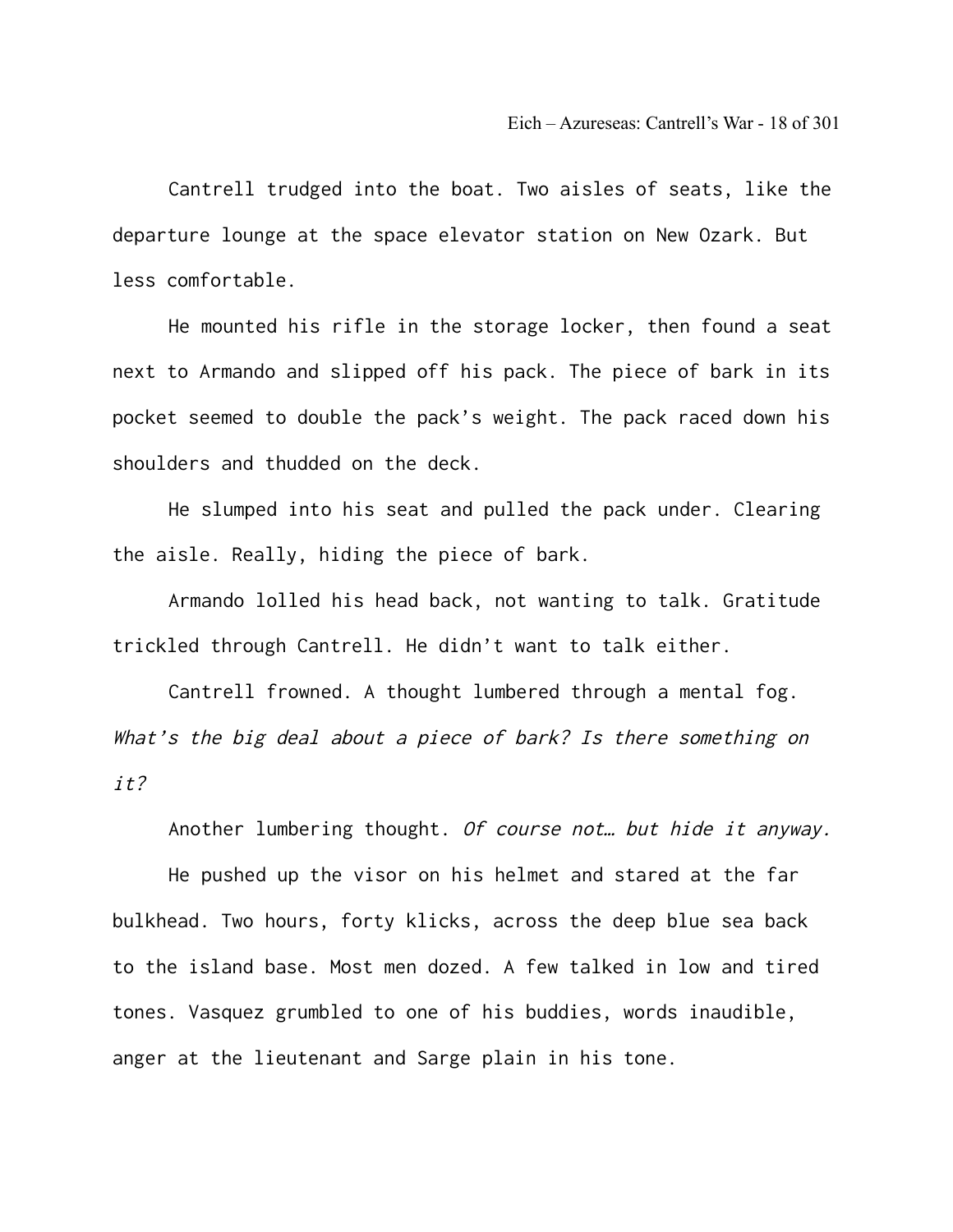Cantrell dozed, or blacked out, or just let his thoughts wander. He and most of the others jolted upright in their seats when the boat's motors whined higher and the boat slewed about. Backing up to dock. The whine of the motors dropped to normal but got an echo. The walls and high ceiling of the pen.

The boat stopped. The ramp eased down with a whish of pneumatics and clomped on the concrete dock. The pen's interior was shadowy except for the orangey brightness of an open man-sized door in the corner.

The sunlight tugged on Cantrell like a magnet. But first…

Sarge and Lt. Liebrandt stepped onto the dock and waited under spotlights mounted high up, where the pen's ceiling met the walls. They waited with four civilians, three men and a woman, clad in cargo pants under white lab coats. The lab coats had blue logos on them. A line ran side-to-side from a brain. Some words, maybe made up or maybe from some dead language.

One of the men, though the shortest of the three, was obviously the leader from the body language of the other civilians and the lieutenant. Stitching on his lab coat named him Dr. Fitzhugh. He cracked his knuckles and turned green eyes cool as a menthol vape on the solders.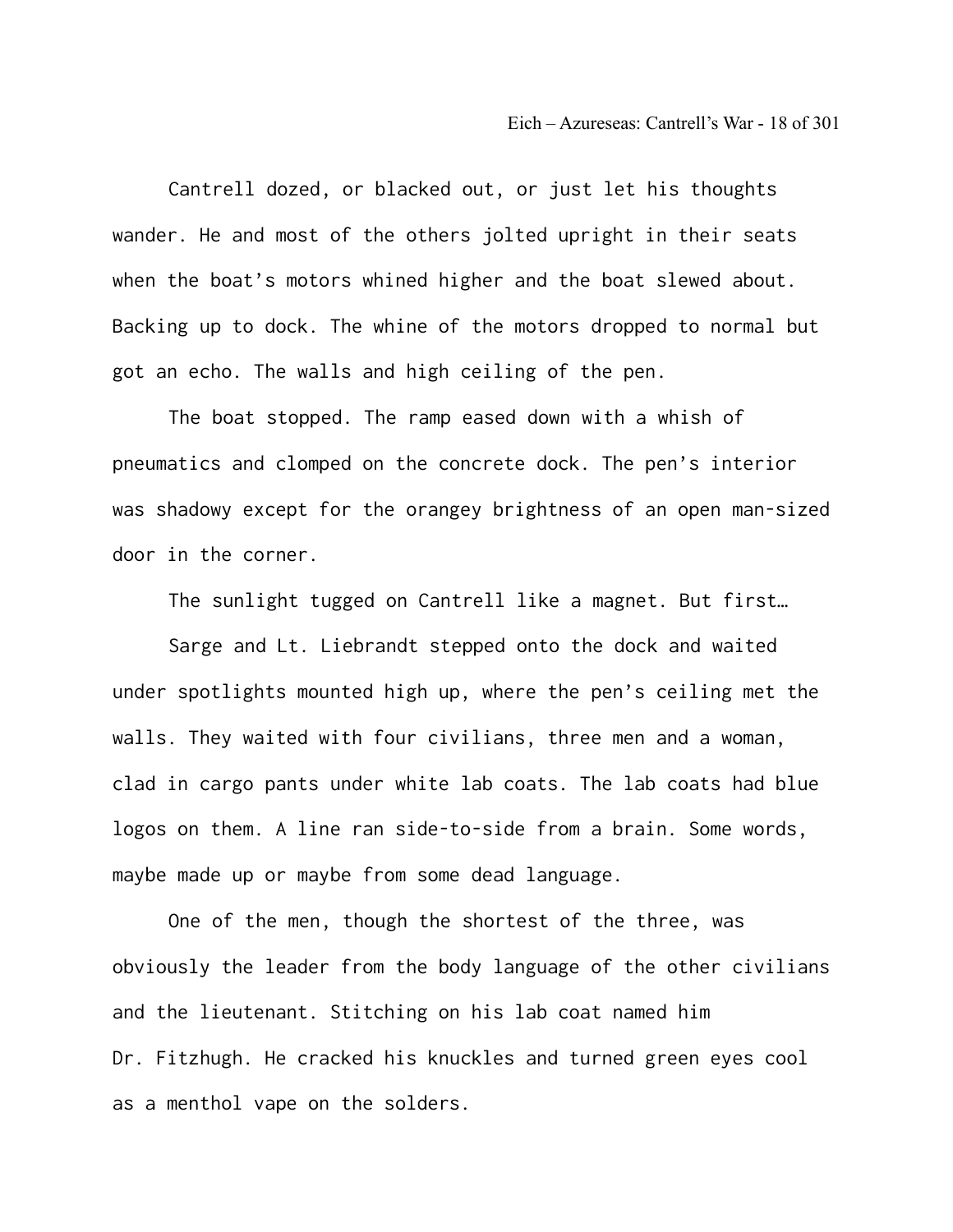Cantrell swallowed thickly and lined up with the other men of the platoon. They filed to the storage locker for their rifles, then out of the boat, past Liebrandt, Sarge, and the civilians. The civilian contractors sometimes did inspections after missions and this must be one. Sarge waved men through. "Come on, back to your racks. Hustle! I want off this boat too."

Lt. Liebrandt and green-eyed Dr. Fitzhugh said nothing. Maybe it wasn't an inspection after all?

"Vasquez," the lieutenant said. "Step aside and wait."

Vasquez glowered for a moment, but when he turned to Fitzhugh he dropped his eyes and slumped his broad shoulders. He shuffled out of the way as the line filed past.

"Armando."

Arched eyebrows arched even higher. Armando bobbed his pointy chin. "Me? Why?"

"Random check," said Dr. Fitzhugh in a brisk voice. "You know it won't hurt."

They all knew the inspections didn't hurt, but nobody liked them. Armando's face fell. He took a step aside.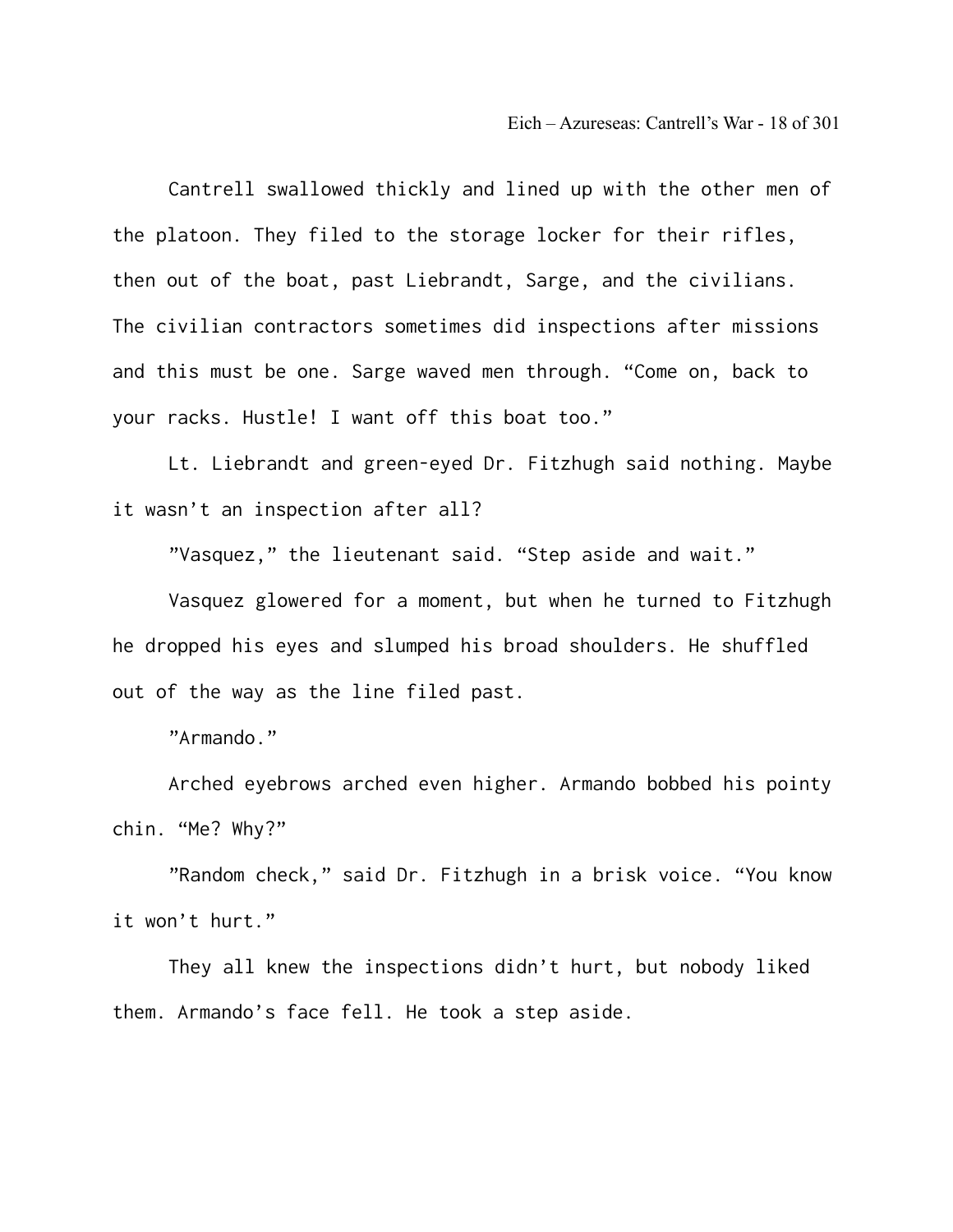Cantrell clamped his jaws together. They're going to pull me out next. But he manned up and slapped Armando on the shoulder. "See you back at the rack."

Armando nodded. Cantrell went forward. He just knew the lieutenant would call his name… but this time the lieutenant didn't even make eye contact as he went by.

Outside. Orangey rays of afternoon sun were no match for the cold sweat on his cheeks and nape.

Get rid of that pic-spots swam in his vision-piece of bark. But where? Leave it on the ground, even toss it in a waste hopper, and someone would notice. Brass and more civilians would come down. The investigation would make an inspection look easy.

Cantrell trudged toward the armorer's warehouse. He shuffled through the line, handing over his rifle, setting down his pack so that a civilian tech could extract him from his battlesuit. In his undershorts and T-shirt in the air conditioning, he shivered even after he pulled on his fatigues and pushed his arms through the straps on his pack.

On his way to the soldier's dormitory, he felt like an enemy lurked amid the maintenance garages and the training sheds, preparing an ambush.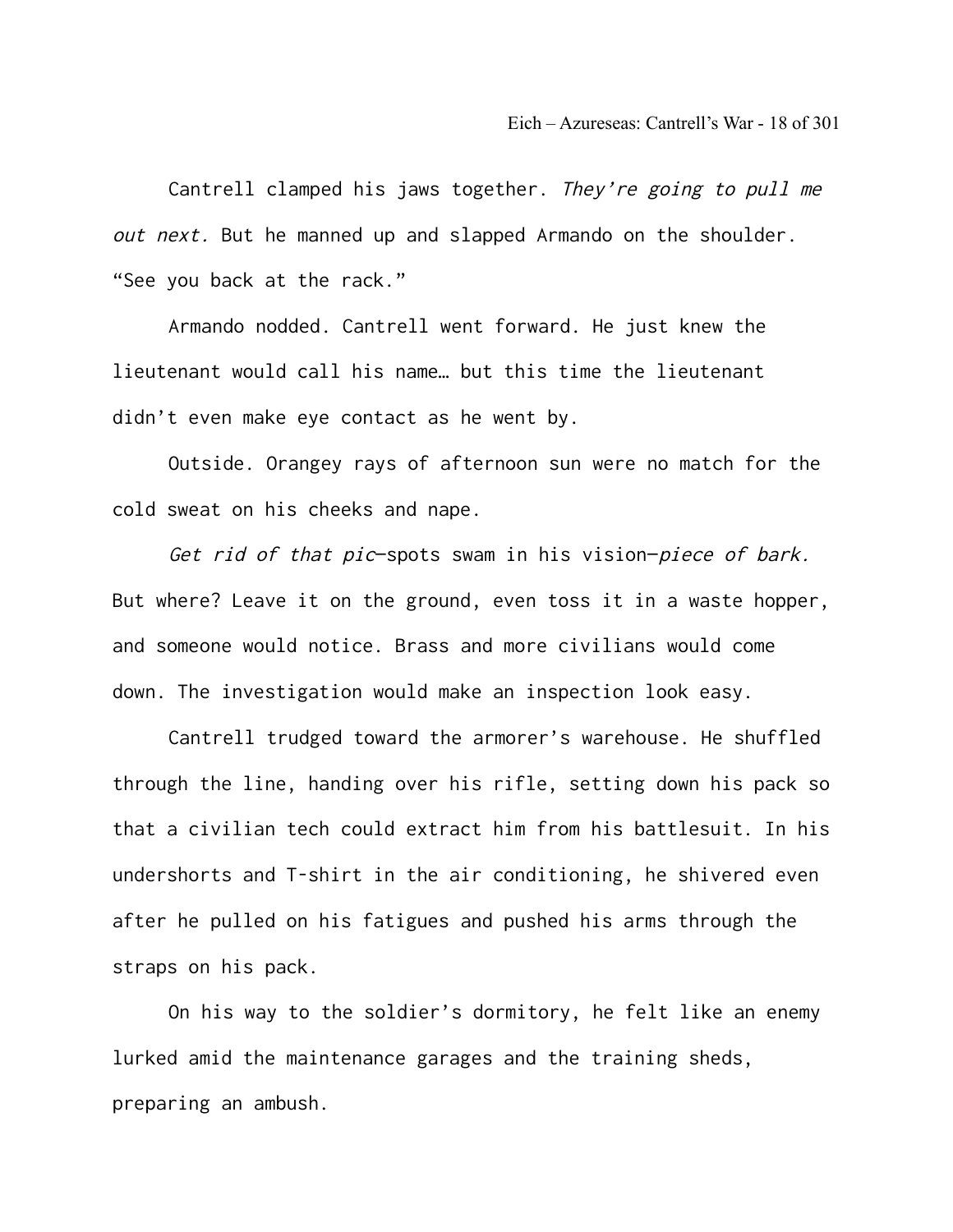He made it to the wide three-story building and trudged up to the room he shared with Armando. Two twin beds on plastic frames. Afternoon light made an angled geometry-class shape halfway down his bed. Shelves with a few mementos from home, a paper-thin display showing a video loop of Armando's family, a handwritten card from Nanette.

Even the card seemed oppressive. He clomped forward on the plastic-tile floor—

 $-$ Ouch $-$ 

At least his boots kept his toe from stubbing badly on his trunk.

For the first time in hours, Cantrell felt like he could wriggle out of his anxiety. He shrugged off his pack and kneeled at the foot of his bed. He pulled his trunk all the way out from under, then shifted it and his position as if getting more comfortable. But really, to happen to block the view from the hidden camera in the corner.

He pressed his thumb to the biometric lock. The trunk lid popped up an inch. Cantrell yanked it up the rest of the way. A jumbled mess greeted him. Civilian clothes, toiletries kit, a trucker hat with the family farm's logo. Further down, a printed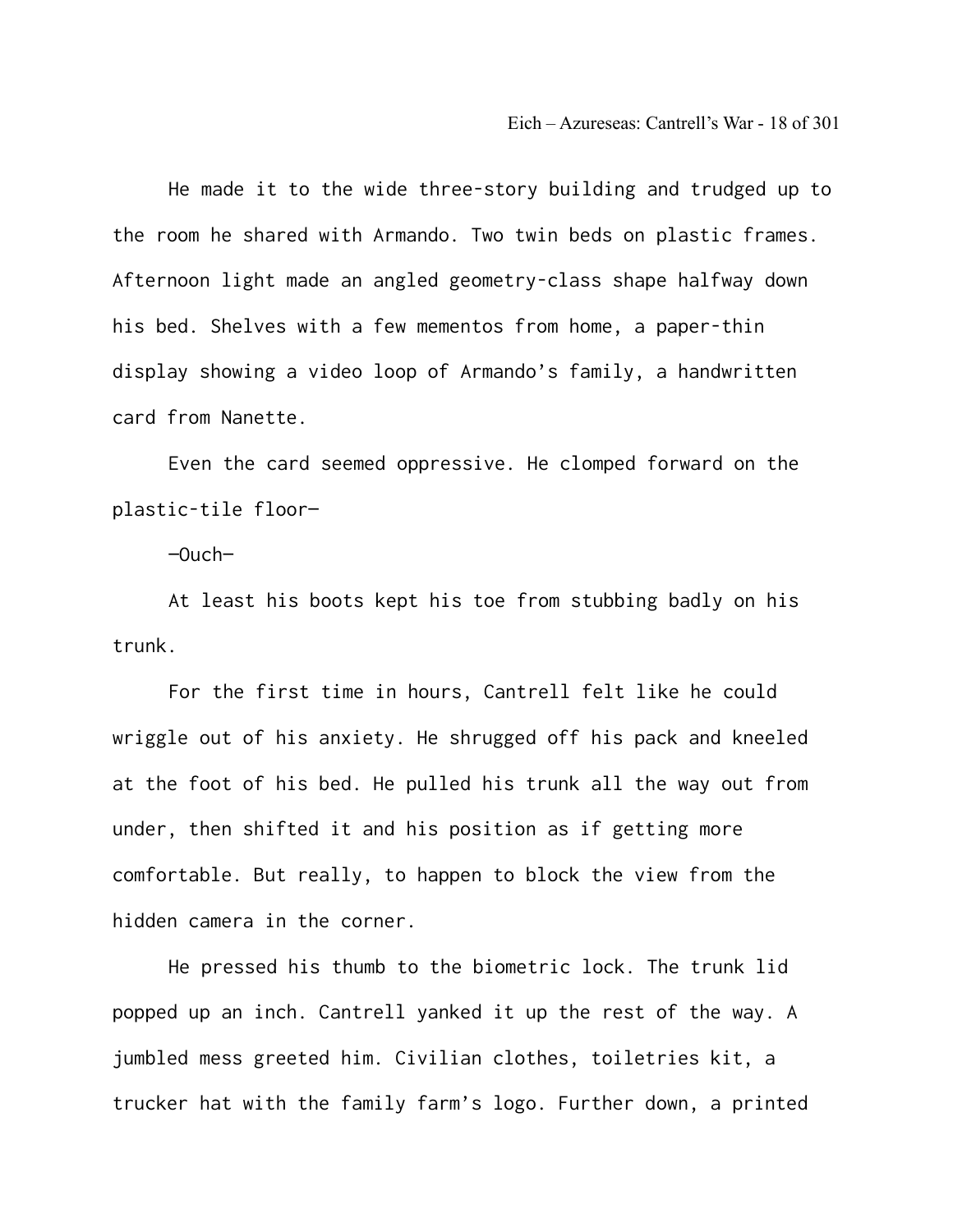Bible pressed on him by Nanette's mother the last time he'd seen her.

With trembling hands, Cantrell pulled the piece of bark out of his pack. He glanced at it and spots again swam in his eyes. Color leached out of his peripheral vision.

What was it about the piece of bark that brought a risk of blackout? He tried to look at it full on, but a blind spot formed in the middle of his sight and turned the piece of bark into a blur.

Was the piece of bark marked in some way?

Why couldn't he remember?

Hurriedly, he shoved the piece of bark toward the bottom of his locker, under the Bible, and snapped shut the lid. A thud as the magnetic lock resealed. The scrape of the trunk against plastic tile. The creak of his bed under his rump, his back. The warmth of sunlight across his bare forearm, abdomen, and hand….

…Warmth on his cheeks. A bright orange glow through his eyelids. Cantrell opened his eyes and squinted against sunlight on his face.